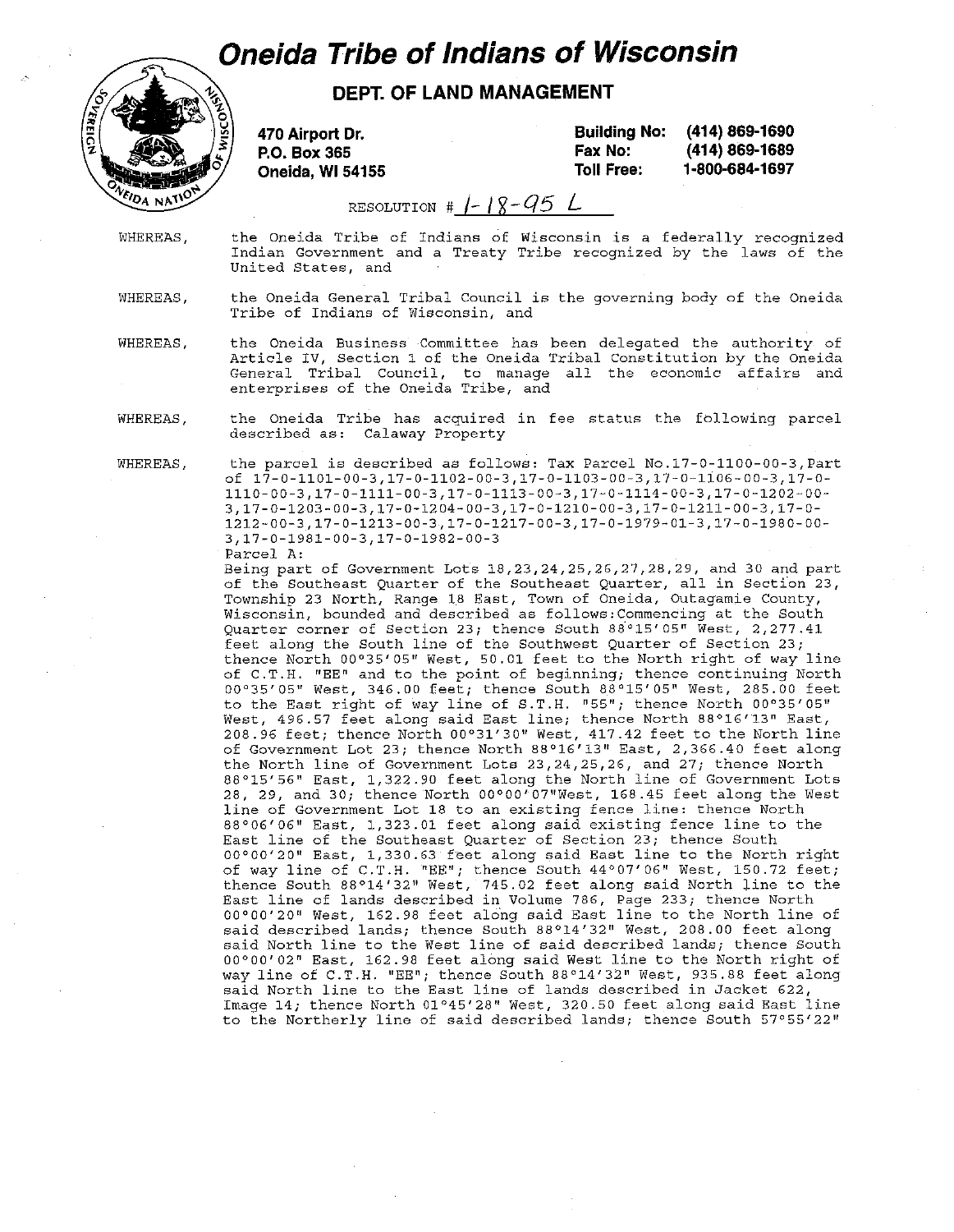RESOLUTION *J* - / *g -q5 L*  NAME CALAWAY DATE 1-18-95 PAGE 2

> West, 228.79 feet (recorded as 228.23 feet) along said Northerly line; thence South 88°14'32" West, 135.00 feet along said Northerly **line to the West line of said described lands; thence South 01°45' 28 <sup>11</sup>** East, 205.00 feet along said West line to the North right of way line **C.T.H. "EE";** thence South 88°14'32" West, 288.04 feet: thence North 88'53'22" West, 100.12 feet along said North line; thence South **88°l5'OS!! West, 2,209.35 feet along said North Line to the point of beginning. Said parcel contains 149.19 acres of land more or less. Subject to all easements and restrictions of record. Reserving that**  part presently used for road purposes. Parcel B:

> Being part of Government Lots 4,5,6,7,8,9,10, and 16, Section 26, **Township 23 North, Range 18 East, Town of Oneida, Outagamie County, Wisconsin, bounded and described as follows:**

> **Commencing at the North Quarter corner of Section 26; thence North**  88'14'32" East, 1,323.00 feet along the North line of the

> Northeast Quarter of Section 26 to the East line of Government Lot **4; thence South 00°58'49 11 East, 208.71 feet along said East line to**  the South line of lands described in Jacket 4959, Image 12 and to the point of beginning; thence South 00°03'48" East, 1,102.31 feet

> along an existing fence line; thence South 88°08'29" West, 1,305.28 **feet along an existing fence line to the East line of Government Lot**  7; thence South 00°59'06" East, 1,324.93 feet along said East line **and along the East line of Government Lot 16 to the center of Section**  26; thence South 88'15' 34" West, 325.05 feet along the East-West **Quarter line of Section 26 to an existing fence line; thence North 00°36'53 11 West, 1323.78 feet along an existing fence line; thence South 88°04'09'1 West, 1,455.43 feet along an existing fence line to the southwest corner of Government Lot 10; thence North 00°41'44"**  West, 1,268.90 feet along the West line of Government Lot 10

to the South right of way line of C.T.H. "EE"; thence North 88°15' 05" East, 999.06 feet along said South line; thence South 83°13'04" East, 101.12 feet along said South line; thence North 88°15'05" East, 600.00 feet along said South line; thence North 76'56'21" East, 101. 99 feet along said South line; thence North 88 °14' 32" East, 1,080.72 feet along said South line to the West line of lands described in Jacket 4959, Image 12; thence South 00'58'49" East, 163.71 feet along said West line to the South line of said described lands; thence North 88°14'32" East, 208.71 feet along said South line to the point of beginning. Said parcel contains 98.37 acres of land **more or less. Subject to all easements and restrictions of record.**  Parcel C:

A parcel of land located in part of Private Claims 26,27,28, and 29, all being in Section 30, Township 23 North, Range 19 East, Town of **Oneida, Outagamie County, Wisconsin, bounded and described as follows: Commencing at the Northwest corner of Section 30; thence**  South 00'37'00" East 1,810.65 feet along the West line of the Northwest Quarter of Section 30 to the centerline of Tip Road; thence South 63°35'00" East, 1258.63 feet along said centerline to the East line of lands described in Jacket 13623, Image 23 and the point of beginning; thence North 26'25'00" East, 577.50 feet along said East line to the North line of said lands; thence North 63°35'00" West, 350.00 feet along said North line; thence North 26°25' 00" East, 483.59 feet to the North line of Private Claim 28; **thence North 00°11'01" East, 716.29 feet (recorded as South 00°09'07"** East, 715.18 feet) along a West line of Private Claim 28 and along **the West line of Private Claim 29 to the Northwest corner of Private**  Claim 29; thence North 88'29'49" East, 1,315.58 feet (recorded as North 88'25'54" East, 1,316.93 feet) along the North line of said Private Claim 29 to the East line of said Private Claim 29; **thence South 01°19'40" East (recorded as South 01°25' 12" East),**  327.30 feet along said East line to the Northwest line of Certified Survey Map Number 1581 as recorded in Volume 8 Certified Survey Maps

on page 1581; thence South 33°03'17" West, 2,043.63 feet along said